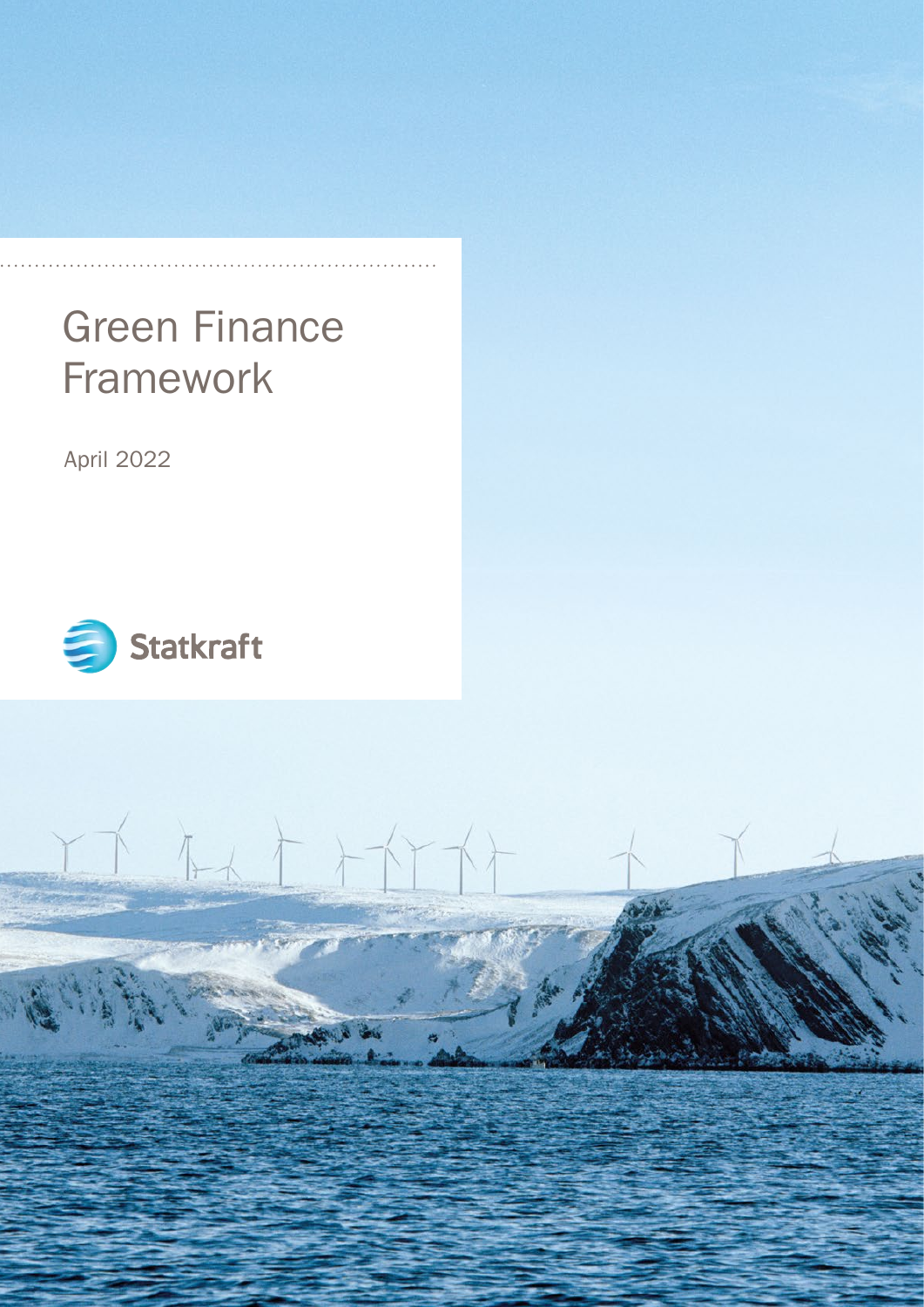### Introduction

Statkraft is a leading company in hydropower internationally and Europe's largest generator of renewable energy. The Group produces hydropower, wind power, solar power, gas-fired power, and supplies district heating. In 2021 the consolidated installed power generation capacity was 18.7 TWh of which 66% is located in Norway, 10% in other Nordic countries, 19% in other European countries and 5% in the rest of the world. The total power generation in 2021 was 69.9 TWh with a renewable percentage of 96% 1. Statkraft has 4800 employees in 18 countries and is wholly owned by the Norwegian state.

Statkraft aims to be a leading renewables company by 2025. A clear business strategy has been developed to achieve this. One of the enablers of the strategy is the way in which Statkraft operates as a company. This is reflected in the company's commitment to sustainability and responsible business practices. Through its activities, Statkraft aims to create value for society, the environment and the company. The strategy has four pillars:

- ➔ Optimise and expand hydropower portfolio
- ➔ Ramp up wind and solar development
- ➔ Grow customer business
- $\rightarrow$  Develop new business<sup>2</sup>

Statkraft's sustainability strategy has a special focus on the areas of climate change, human rights and biodiversity. Statkraft has committed to a power sector pathway compatible with a 1.5°C global warming target in line with the Paris Agreement.

Its corporate ambitions related to climate change are:

- ➔ Statkraft shall remain Europe's largest generator of renewable power going forward to 2025 and be among the top three most climatefriendly European-based power generators.
- ➔ Statkraft aims for carbon neutrality by 2040 for direct (scope 1) and indirect (scope 2) greenhouse gas (GHG) emissions

<sup>1</sup> Non-renewable production consists of gas power and share of

district heating based on fossil fuel.

Includes amongst others EV charging (Mer), biomass and hydrogen

Through our management system, "The Statkraft Way", we embed our sustainability approach into our processes. Our Code of Conduct, approved by the Board of Directors, outlines our fundamental principles for responsible behavior. It applies to our employees and all the companies in the Statkraft Group. Our business partners and suppliers are expected to adhere to our Supplier Code of Conduct.

In its work on sustainability, Statkraft complies with the laws and regulations in the countries where it operates and takes guidance from relevant international standards and principles, including the OECD Guidelines for Multinational Enterprises and the UN Guiding Principles on Business and Human Rights. We comply with EU Directives for our European activities and with IFC Performance Standards for our international investments. Statkraft is a participant in the UN Global Compact.

At Statkraft, we recognise the importance of businesses in contributing to the realisation of the UN Sustainable Development Goals, and this is why we place a special focus on seven SDGs. These are goals which we are well-positioned to contribute to, or which we believe are particularly important to address. We have identified three levels of action in which we embed sustainability throughout our organisation: our overarching commitment, our core business functions, and the way in which we operate daily. Our overarching ambition is to contribute to combatting climate change (SDG 13).



The way we work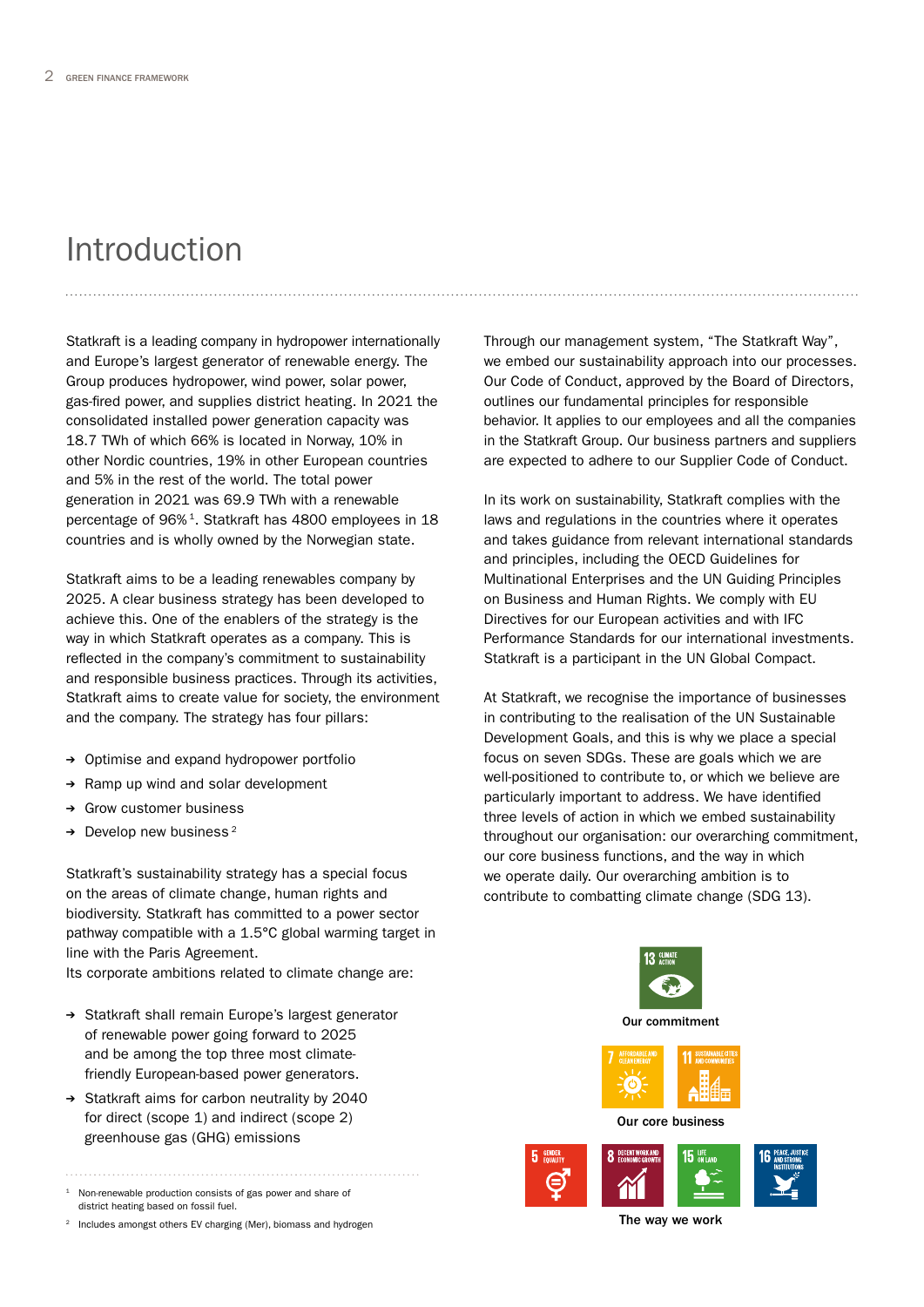The investment programme will be adapted to the company´s financial capacity, rating target and market opportunities. Statkraft is committed to act in a sustainable and responsible manner. Statkraft' s goal is to have safe operations where people, communities, the environment and the company's assets are protected. To operationalise these fundamental commitments, Statkraft bases its work on globally supported initiatives and standards.

The Group is planning annual net investments of more than NOK 13 billion in renewable energy towards 2025. The pace and total amount of investments in the strategic period will depend on market opportunities and market development and will be adapted to safeguard Statkraft's credit rating. About 30 per cent of the net investments until 2023 are planned in the Nordics, 30 per cent is planned in markets outside Europe and about 40 per cent is planned in Europe.

This Green Finance Framework has been established to incorporate Green Loans as well as Green Bonds so that Statkraft can use a combination of debt instruments to finance its Eligible Projects.

This Green Finance Framework is developed in alignment with the ICMA Green Bond Principles 2021<sup>3</sup> and LMA Green Loan Principles 2021<sup>4</sup> which provide guidelines in four key areas and External Verification that has become the market standard:

- ➔ Use of Proceeds
- ➔ Process for Project Evaluation and Selection
- ➔ Management of Proceeds
- ➔ Reporting and Transparency
- ➔ External Verification

#### Use of Proceeds

Statkraft's Green Finance Framework allows financing of its Eligible Projects with both Green Bonds and Green Loans (collectively defined as Green Finance Instruments).

"Eligible Projects" means a selected pool of projects, funded in whole or in part by Statkraft or its subsidiaries that promote the transition to low carbon and climate resilient growth and a sustainable economy as determined by Statkraft. 5

The Green Finance Instruments are used to finance the acquisition and development of Eligible Projects, to refurbish and upgrade existing Eligible Projects and to refinance existing Eligible Projects. The financing of new Eligible Projects will have a 3-year look back period 6. The division of the allocation of Green Finance Instrument proceeds between new projects and refinancing is included in the annual Green Finance Impact Report. Statkraft allocates the net proceeds from Green Financing Instruments raised in accordance with this framework to the following Eligible Projects categories as seen in the table on the next page.

Statkraft will not finance nuclear or fossil fuel energy generation projects through its Green Finance Instruments.

- <sup>5</sup> Small scale projects (<50 MNOK total investment) are not included in the selected pool of Eligible Projects.
- <sup>6</sup> Projects are considered new financing if they are not older than 3 years, while projects are refinanced if they are older than 3 years.

<sup>3</sup> [https://www.icmagroup.org/green-social-and-sustainability-bonds/](https://www.icmagroup.org/green-social-and-sustainability-bonds/green-bond-principles-gbp/) [green-bond-principles-gbp/](https://www.icmagroup.org/green-social-and-sustainability-bonds/green-bond-principles-gbp/)

<sup>4</sup> <https://www.lsta.org/content/green-loan-principles/>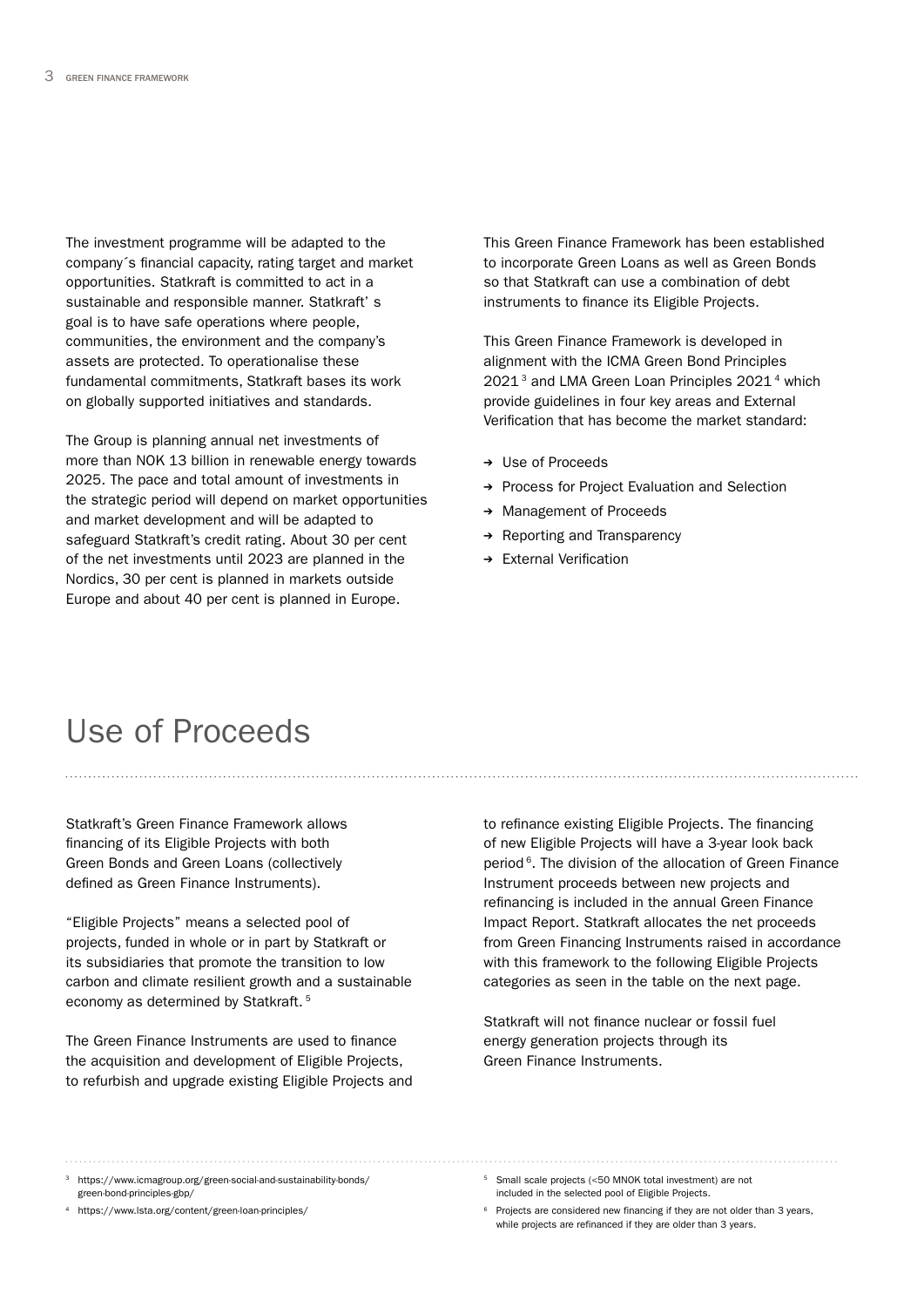| <b>Categories</b>       | <b>Eligible Projects</b>                                                                                       | <b>UN SDG's</b>                |                                                                                    |
|-------------------------|----------------------------------------------------------------------------------------------------------------|--------------------------------|------------------------------------------------------------------------------------|
| Renewable<br>Energy     | Construction and reconstruction of<br>hydro-, wind- and solar power plants<br>including related infrastructure | AFFORDABLE AND<br>CLEAN ENERGY | Ensure access to affordable,<br>reliable. Sustainable and<br>modern energy for all |
|                         |                                                                                                                | 13 GLIMATE                     | Take urgent action to<br>combat climate change<br>and its impact                   |
| Clean<br>Transportation | Construction, maintenance and<br>upgrading of charging infrastructure<br>for electric vehicles                 | AFFORDABLE AND<br>CLEAN ENERGY | Ensure access to affordable,<br>reliable. Sustainable and<br>modern energy for all |
|                         |                                                                                                                | 11 SUSTAINABLE CITIES          | Make cities and human<br>settlements inclusive, safe,<br>resilient and sustainable |
|                         |                                                                                                                | 13 GLIMATE                     | Take urgent action to combat<br>climate change and its impact                      |

## Process for Project Evaluation and Selection

Eligible Projects are evaluated, selected and approved in consensus by representatives from the Treasury department and the Corporate Sustainability unit. Proceeds from the Green Finance Instruments are used exclusively to projects that meet the certification criteria of Eligible Projects.



S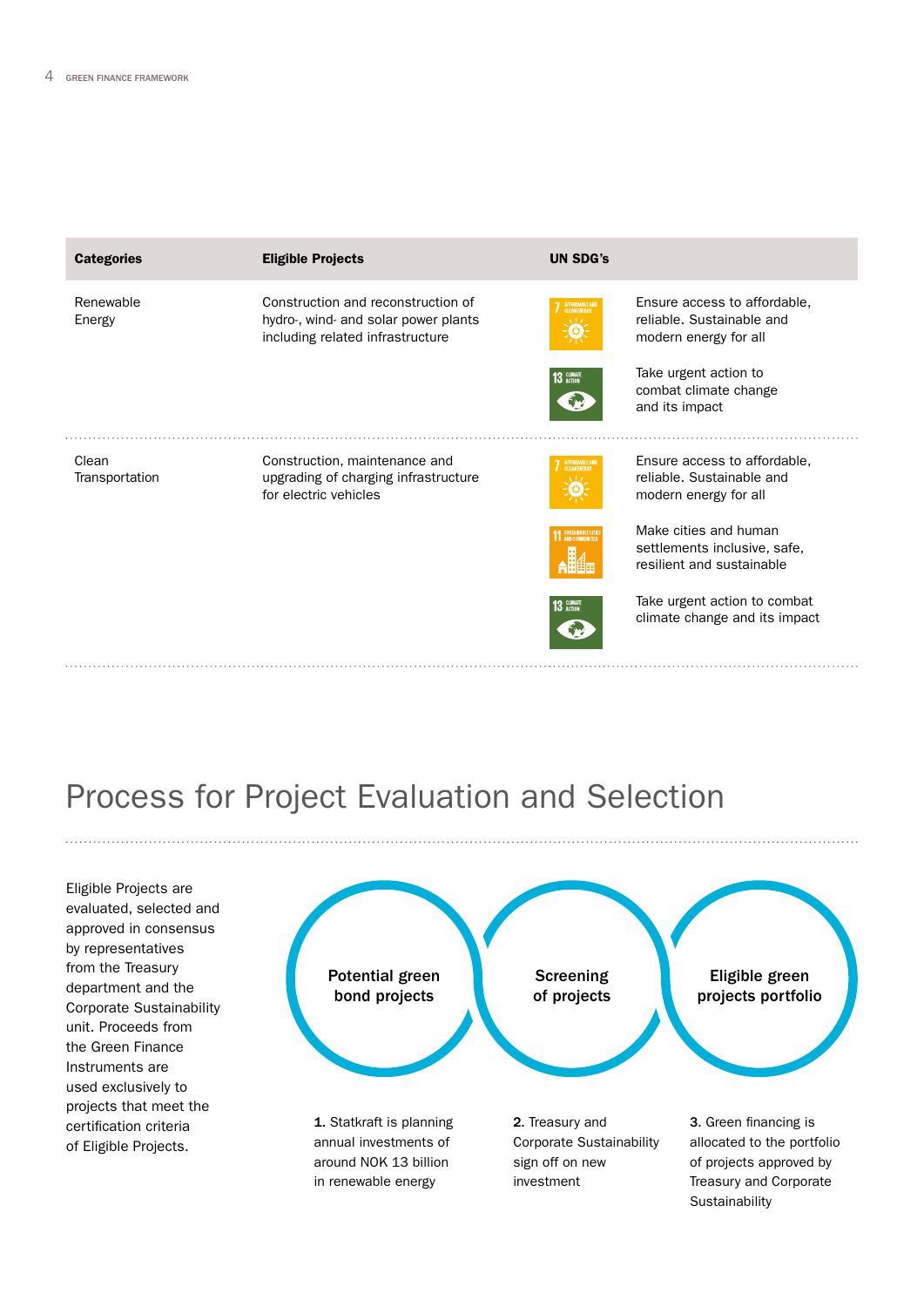#### Reporting and Transparency

To enable investors to follow the development and provide insight into prioritized areas, Statkraft will provide an annual Green Finance Impact Report to investors including:

- ➔ Information about the division of the allocation of Green Finance proceeds between new projects and refinancing, as well as the split between Green Loan and Green Bond issuance
- ➔ Information about the division of the allocation of Green Finance proceeds between the eligible project categories
- ➔ When possible and relevant, further information on the Eligible Projects, such as a brief description of the main projects and their expected impact
- ➔ Balance of the Green Finance Register

Statkraft recognizes the importance of transparency and investors' interest in impact reporting on projects financed with Green Finance Instruments. Statkraft's sustainability reporting in the annual report is based on the Global Reporting Initiative Standards. The data is provided in the annual Green Finance Impact Report and discloses relevant measurements and indicators, e.g.;

- ➔ Installed capacity power generation (MW)
- ➔ Power generation (MWh)
- ➔ Capacity under development (MW)
- $\rightarrow$  Emissions of CO<sub>2</sub> equivalents (tonnes)

#### EU Taxonomy Alignment

For financial reports published on or after 1 January 2023, Statkraft is aiming at disclosing the share of net turnover, operational expenditure and capital expenditure that is Taxonomy-aligned. Renewable power generation is generally deemed to make a substantial contribution to the mitigation of climate change and Statkraft has an ongoing process for assessing substantial contribution towards this objective and reviewing the economic activities for doing no significant harm for the other objectives.

Statkraft closely follows regulatory developments within sustainable finance. Statkraft will report on the proportion of Green Financing raised that is aligned with the prevailing relevant European Union Taxonomy for Sustainable Activities criteria at the time of publishing the Green Finance Impact Report.

### External Verification

Statkraft's Green Finance Framework has been reviewed by CICERO Shades of Green who has issued a Second Opinion.

The internal tracking method and the allocation of net proceeds is verified by Statkraft's external auditor who issues an annual Assurance Report until the net proceeds are used in full.

Statkraft has established a specific section on its corporate website dedicated to providing information about its Green Finance Instruments. Relevant documents and information concerning Statkraft's Green Finance Instruments are published on this site including:

- ➔ The Green Finance Framework
- ➔ The Second Opinion
- ➔ The Green Finance Impact Report
- ➔ The Assurance Report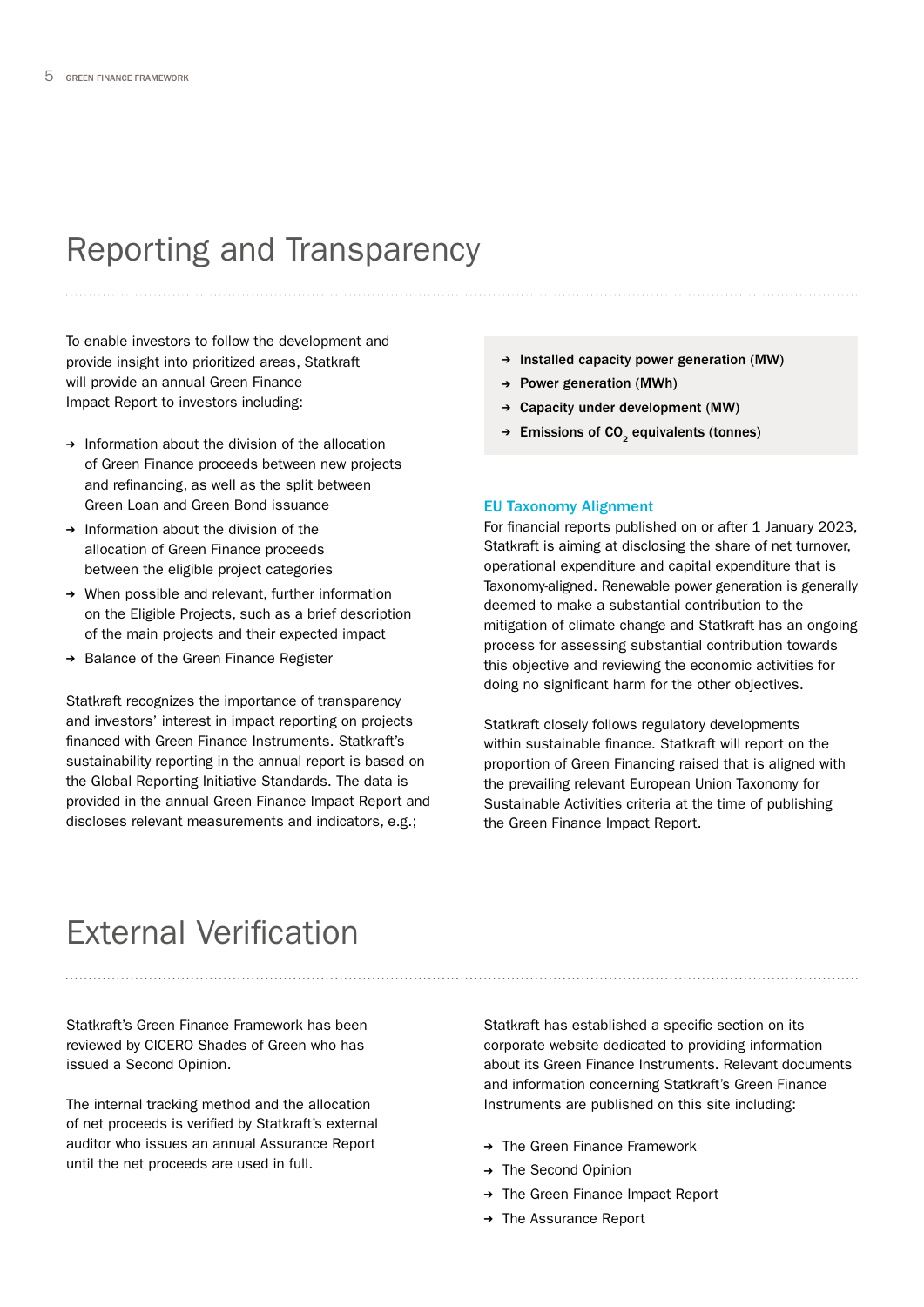#### Management of Proceeds

The net proceeds raised in accordance with this framework are managed by the Treasury Department in Statkraft. Statkraft will establish a Green Finance Register for the purpose of monitoring Eligible Projects financed by the Green Finance Instruments issued by Statkraft, as well as to provide an overview of the allocation of the net proceeds from the Green Finance Instruments issued to the respective Eligible Projects. The value of the Eligible Projects detailed in the Green Finance Register will at least equal the aggregate net proceeds of all outstanding Statkraft Green Finance Instruments.

In the event that the total outstanding net proceeds of Green Finance Instruments exceed the value of the Eligible Projects in the Green Finance Register, proceeds yet to be allocated to Eligible Projects will be held in accordance with the liquidity management policy of Statkraft's Treasury Department. The Green Finance Register will form the basis for impact reporting.